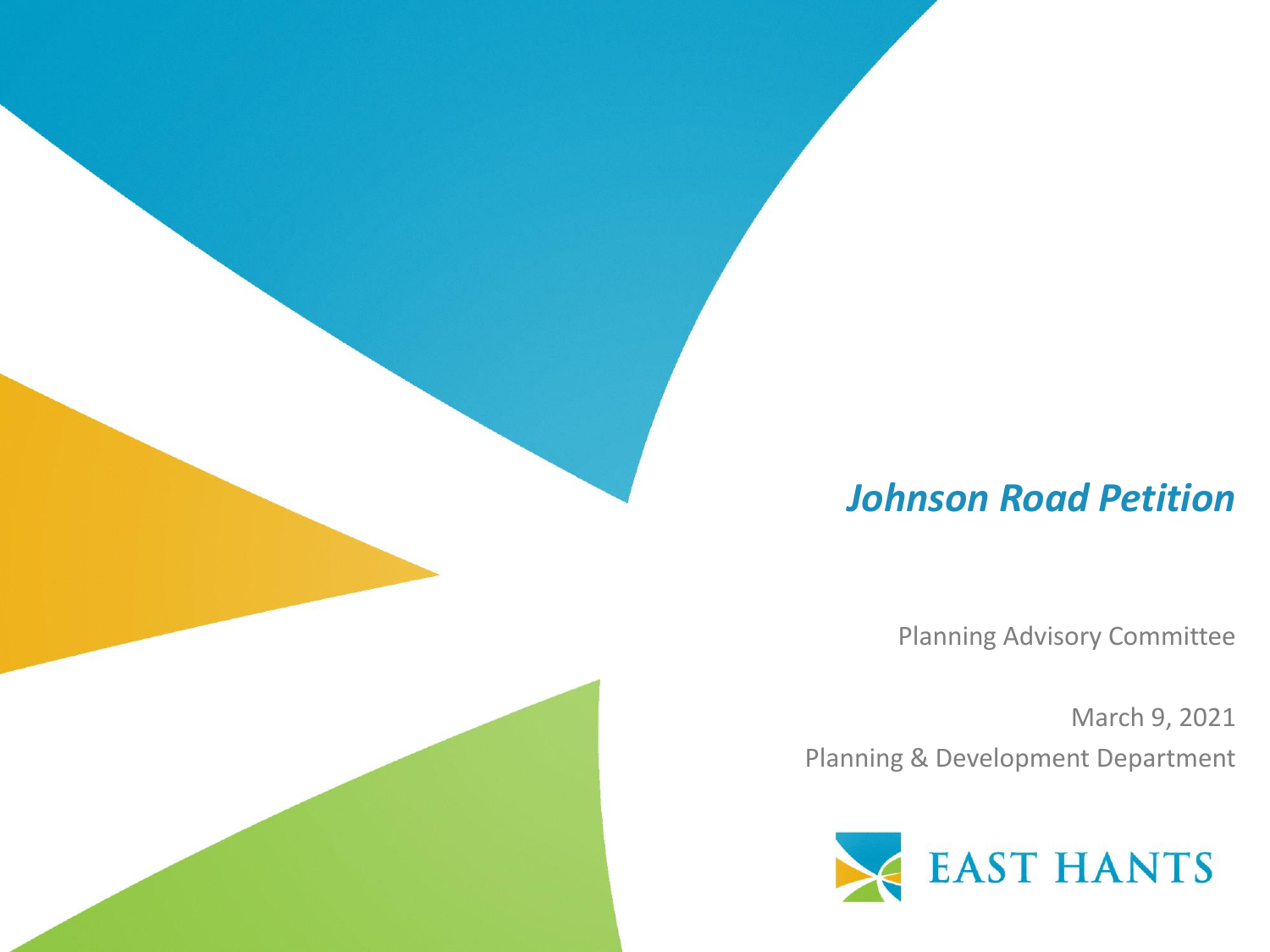### Background

- The Municipality received a petition from the property owners of the Johnson Road peninsula, East Uniacke asking Council to grant them right -of -way access over four privately owned properties from East Uniacke Road to the peninsula pursuant to the *Private Ways Act* :
	- PID 45334059 lands of Richard and Karen Long
	- PID 45334067 lands of Richard and Karen Long
	- PID 45145950 lands of Richard and Karen Long
	- PID 45156601 lands of the Woodland Park Property Owners Association



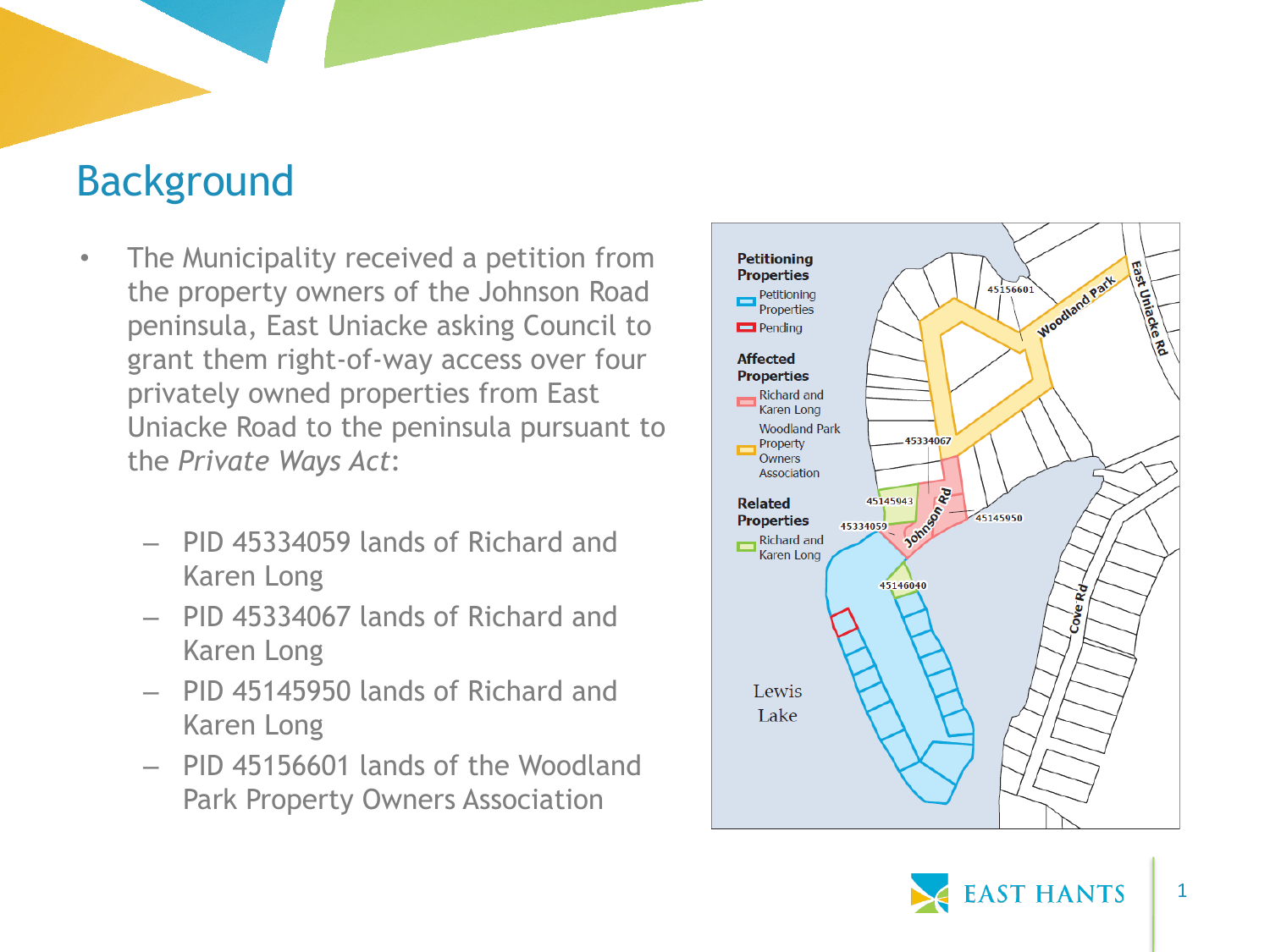# Background continued…

- There are 16 properties on the peninsula involved in the petition. Staff are attempting to contact one additional property owner of PID 45146206 who would otherwise be the only property on the peninsula not included in the petition. Out of 17 properties, 15 **only** have access via boat from the nearby Cove Road.
- Anecdotal evidence suggests PID 45145950 was historically used as a parking area by some Johnson peninsula property owners who would then walk in to their properties. Some property owners have also paid into the Woodland Park Property Owners Association for use of their road to reach said "parking area".
- The most recent owners of PIDs 45334059, 45145950, and 45334067 ("Johnson Road") have gated the parking area, and are only allowing access to the one property owner who has a clearly deeded right-of-way.
- The applicants are seeking a practical way to access their properties by vehicle, and are particularly concerned about emergency vehicle access. They have already approached both the Longs and the Woodland Park Property Owners Association and neither were in favour of granting this access.

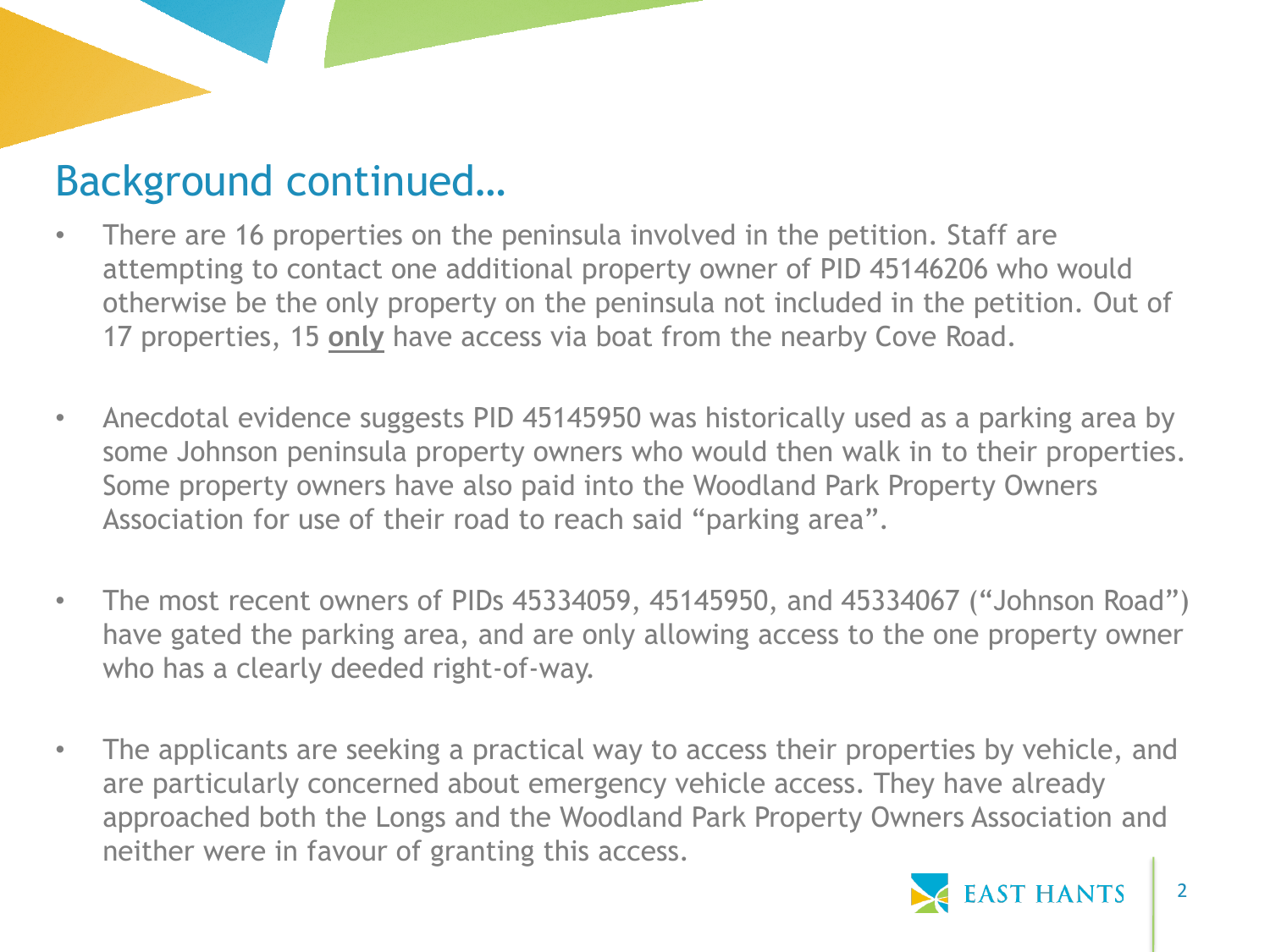### Proposed Right-of-Way and Road Extension

- Woodland Park and part of the Longs' PIDs 45145950 and 45334067 make up the existing road way. The applicants are requesting access over these parcels, as well as the Long's PID 45334059 in order to extend the road.
- The road extension would continue over the lands of Lillian Johnson on the peninsula who has already agreed to grant each property access over her land.
- The applicants have provided a couple of scenarios for where the road extension could go which would be reviewed by a Commissioner appointed by Council.



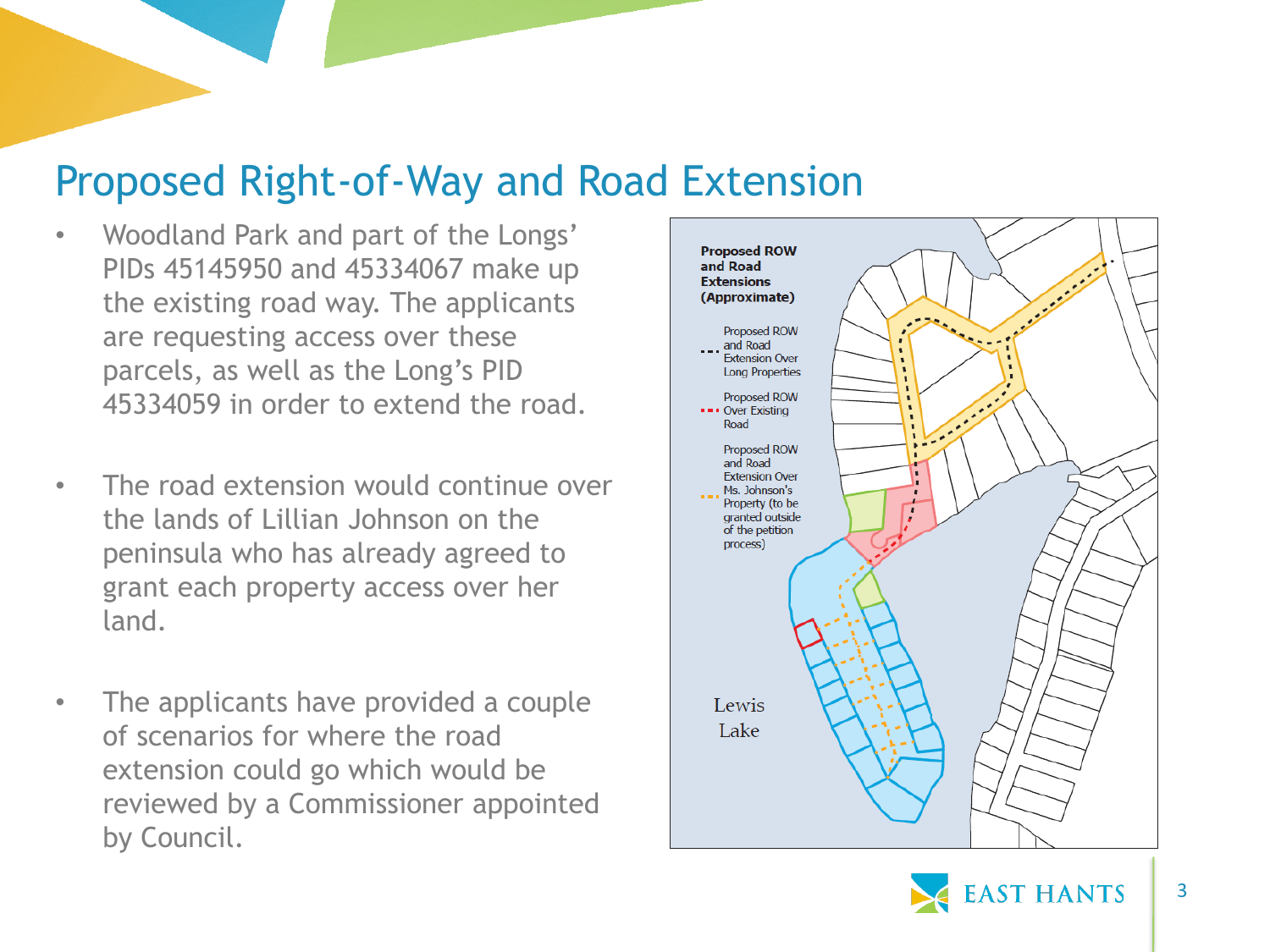# Proposed Right-of-Way and Road Extension





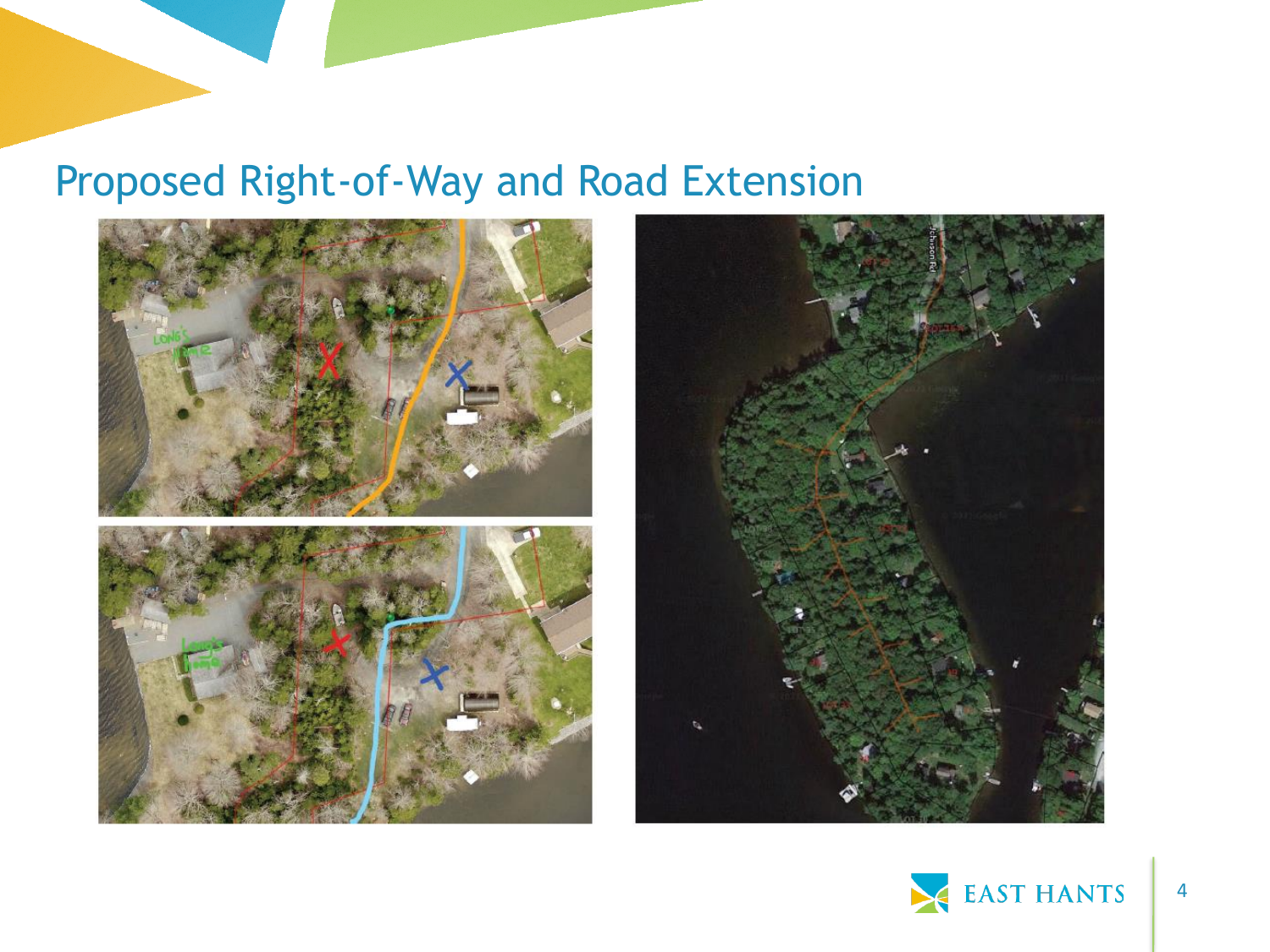#### **Process**

- Council accepts the petition and authorizes staff to enter into an agreement with the applicants for the reimbursement to the Municipality for any expenses incurred. Some of these costs may be recovered through the creation of a bylaw as defined in Section 29A(1) of the *Private Ways Act.*
- Council appoints a Commissioner\* to carry out a review of the petition package to:
	- Examine the appropriateness of the proposed right-of-way
	- Lay out (survey) the right-of-way
	- Negotiate compensation from applicants to the affected property owners *\*The Commissioner is only to be engaged once the agreement is in place.*
- If the determined compensation cannot be agreed upon, the affected property owners, and the Commissioner, and the Warden each assign an arbitrator to determine the amount.

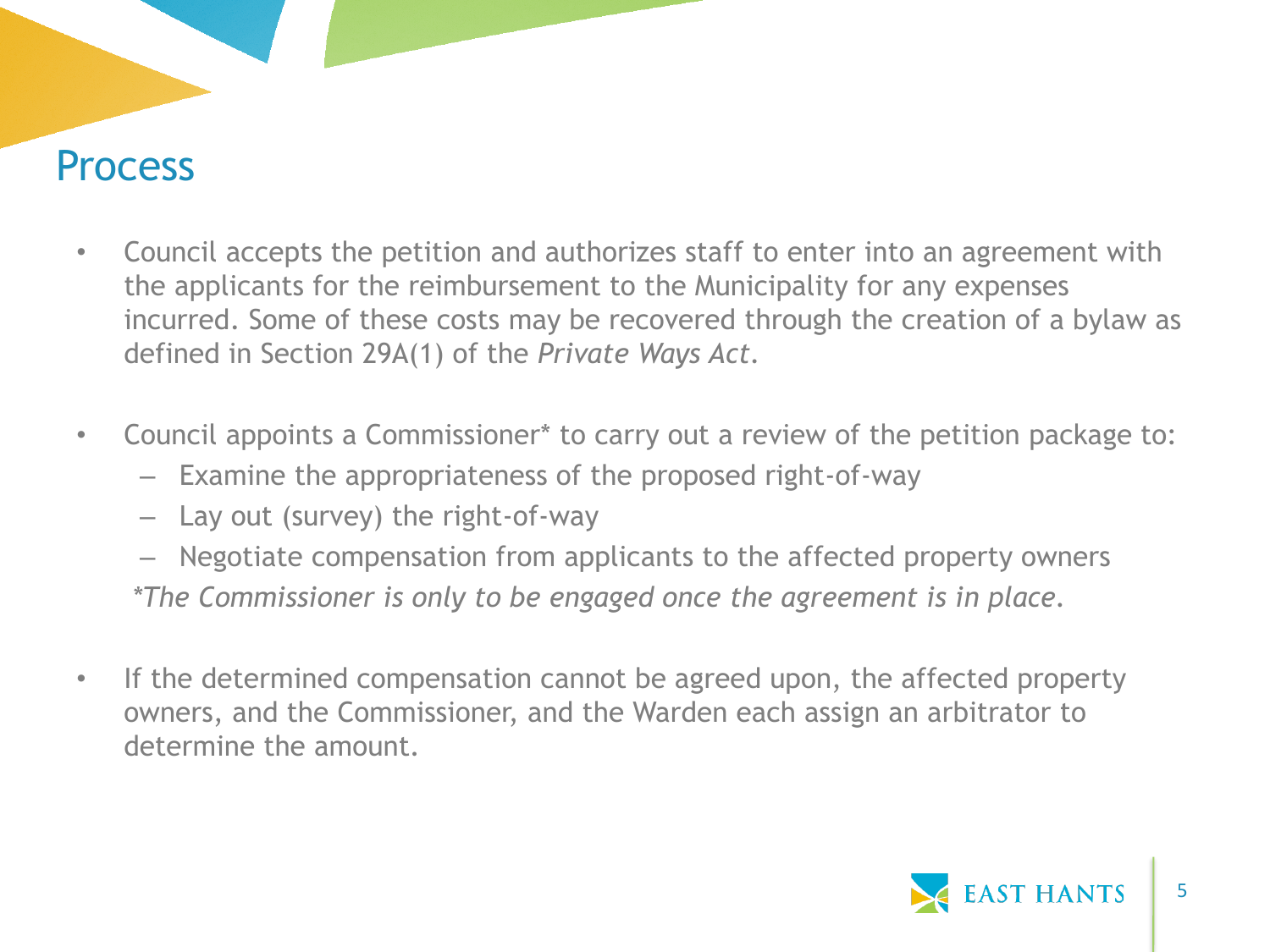### Process continued…

- The Commissioner reports the results to Council, and Council accepts or rejects the recommendations, including the proposed compensation.
- If accepted, a copy of the plan setting out the private way shall be registered in the Registry of Deeds.
- The applicants and/or the affected property owners may appeal to the county court within ten days of the decision of Council.

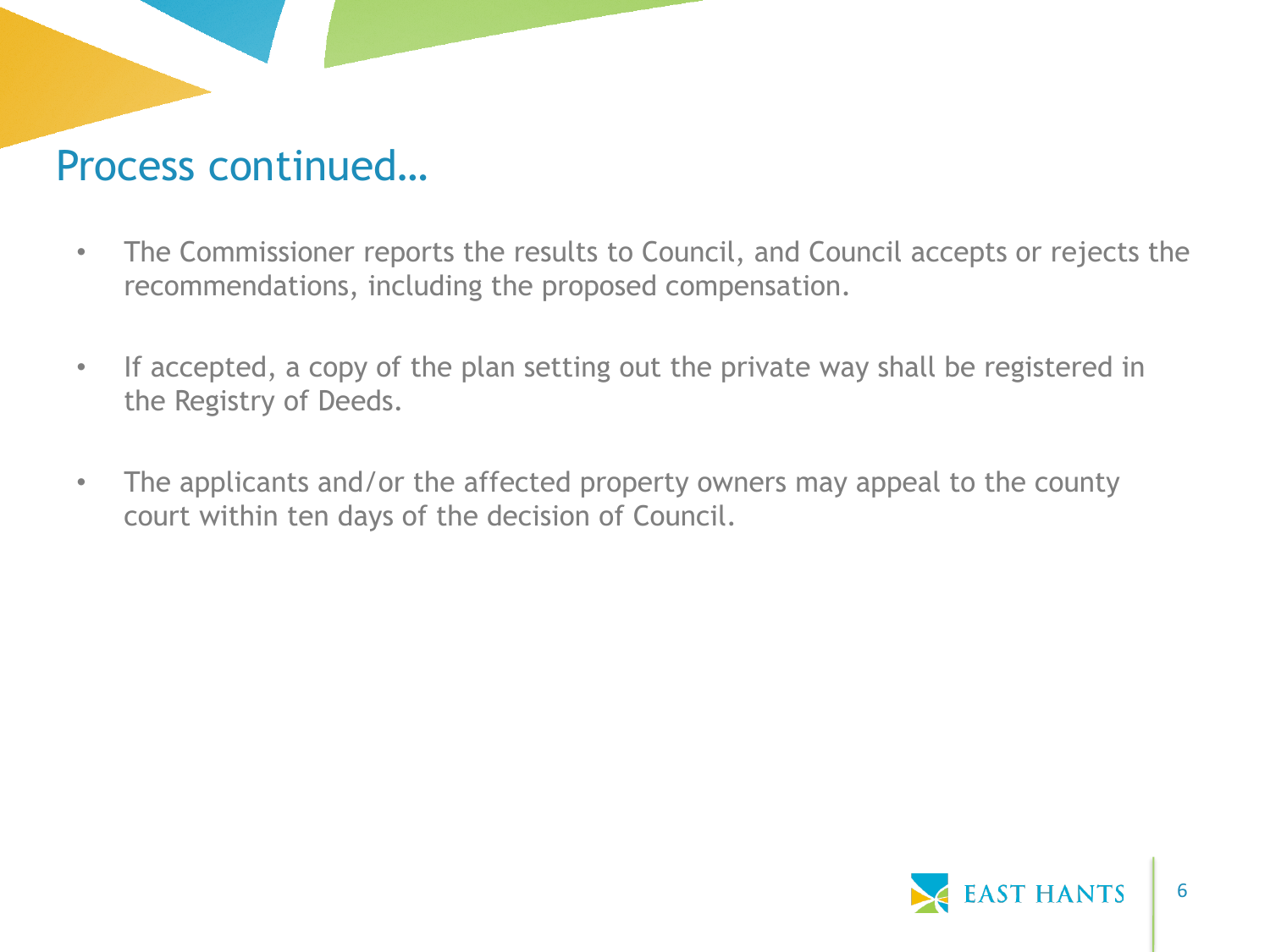# Budget Implications

- The potential costs associated with the process, and to be paid by Council, pursuant to the *Private Ways Act* are as follows:
	- The remuneration of the Commissioner, in an amount as allowed by council.
	- If an agreement for compensation cannot be reached, all costs relating to arbitration and any expenses associated with this work.
	- Should a right-of-way be granted to the property owners on the peninsula over the aforementioned four parcels, the compensation payable to the Longs and the Woodland Park Property Owners Association.
	- If any party chooses to appeal Council's decision, any associated legal fees.

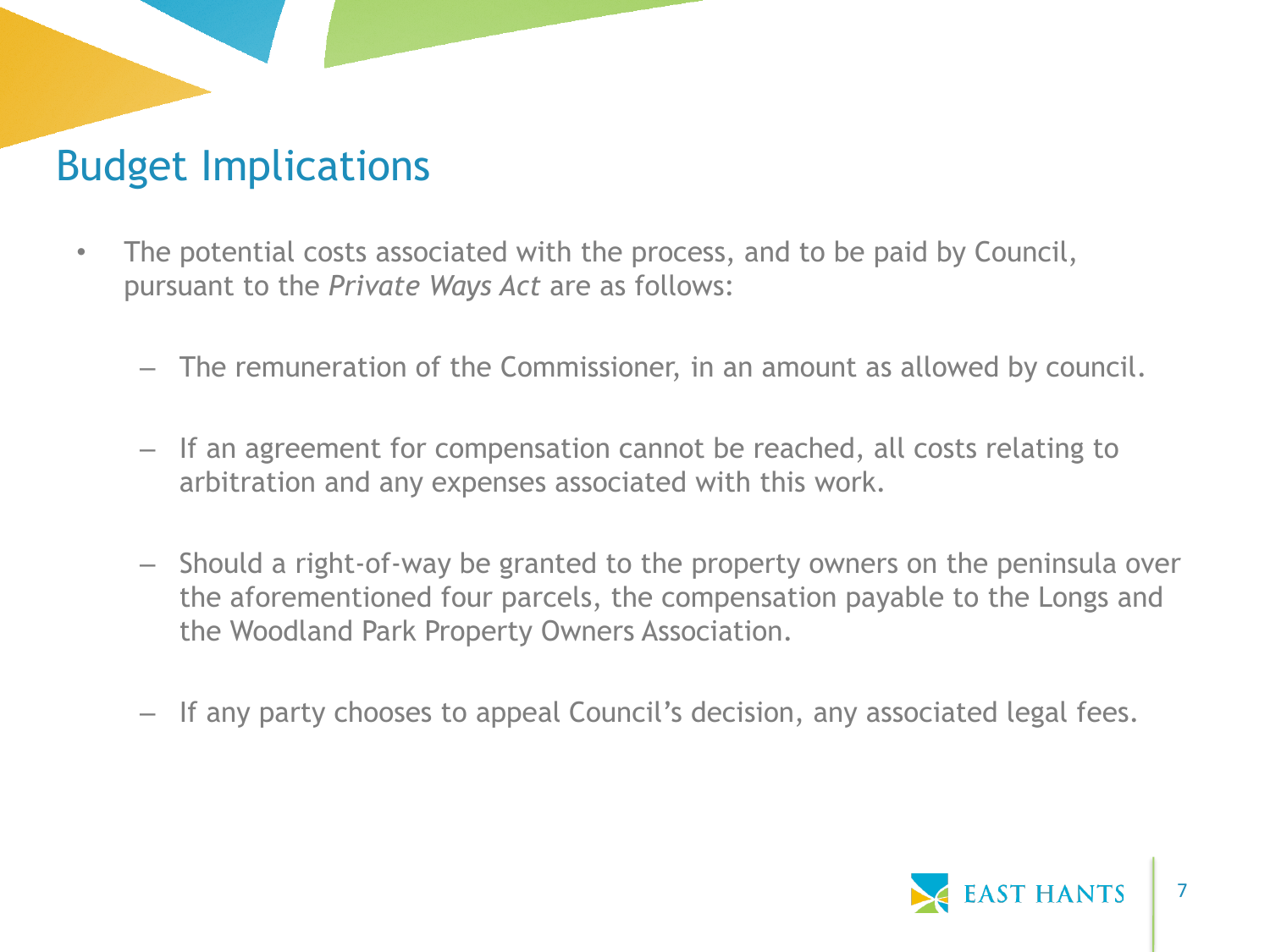### Budget Implications continued…

- Section 29 and 29A(1) of the *Private Ways Act* allows Council to create a bylaw to recover the costs specifically related to the compensation ascertained and the expenses incurred in respect thereto. These costs may be recovered from any polling district in which such private way or road is made, or in whole or in part from the applicant, as Council may direct.
- Additionally Section 47(5) of the *Municipal Government Act* authorizes Council to "carry out a contract… for which the municipality or council is authorized by an Act of Legislature to spend or borrow money". The *Private Ways Act* authorizes council to spend money with respect to an application under the *Private Ways Act.*  Therefore, Council may enter into an agreement with the applicants to recover any costs incurred throughout the petition process.

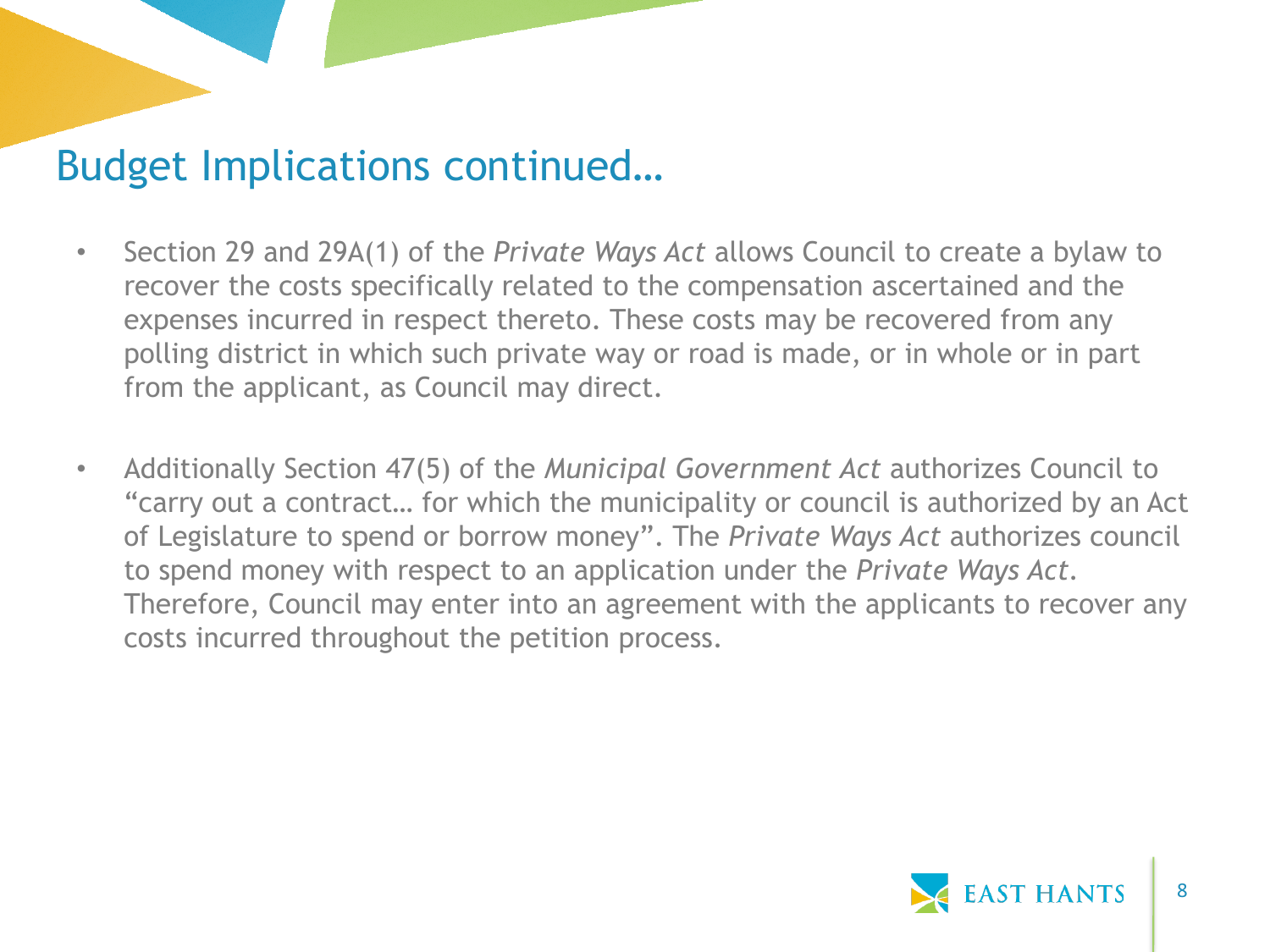# **Options**

- Council may choose to accept the petition; authorize staff to enter into an agreement with the applicants for reimbursement of any and all related expenses; and appoint the Municipal Solicitor, Marc Dunning of Wickwire Holm the Commissioner.
- Council may choose to accept the petition; authorize staff to enter into an agreement with the applicants for reimbursement of **some** related expenses, but not all; and appoint the Municipal Solicitor, Marc Dunning of Wickwire Holm the Commissioner.
- Council may choose not to grant a right-of-way access from East Uniacke Rd to the properties on the Johnson Road peninsula, East Uniacke.